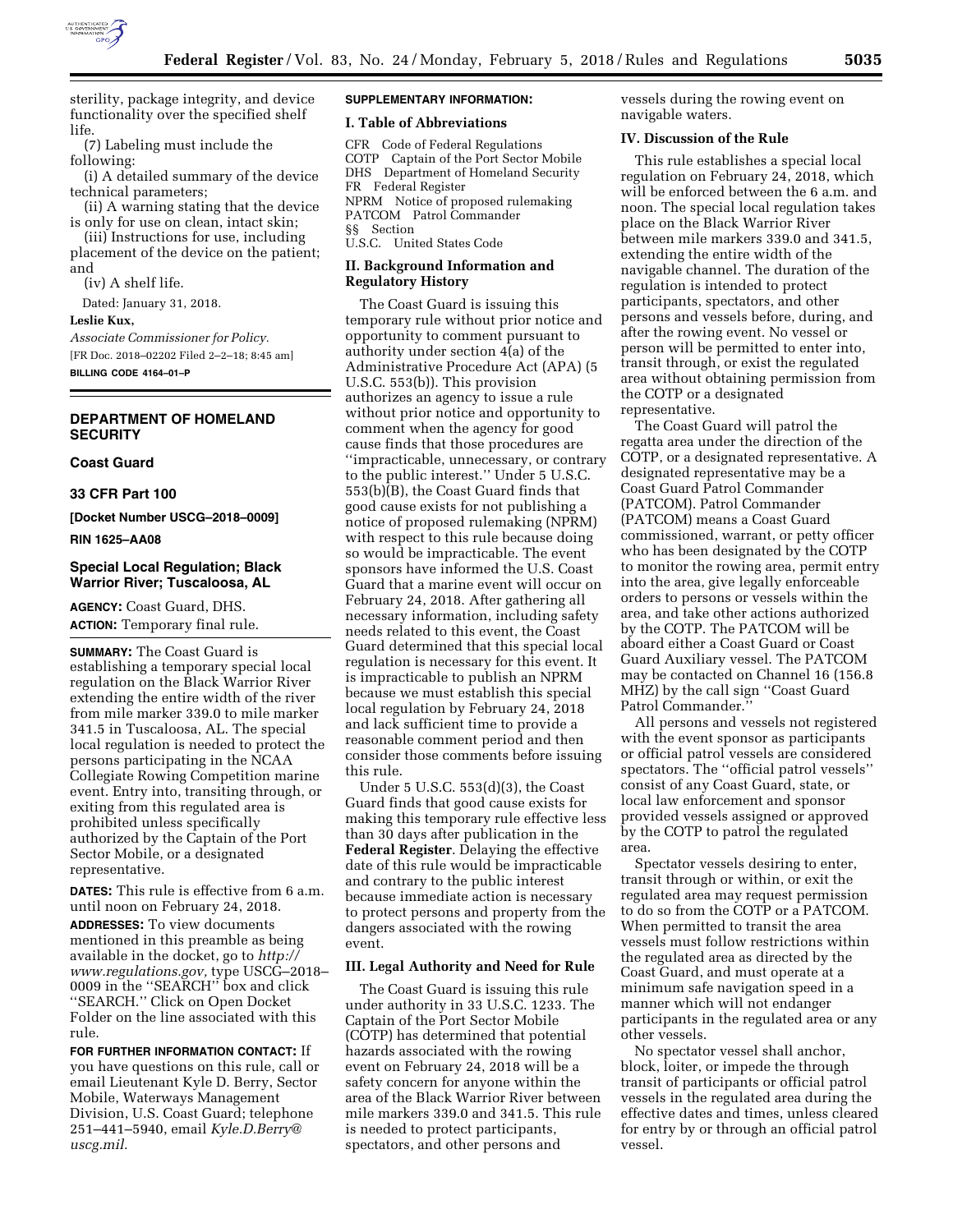Any spectator vessel may anchor outside the regulated area, but may not anchor in, block, or loiter in a navigable channel. Spectator vessels may be moored to a waterfront facility within the regulated area in such a way that they shall not interfere with the progress of the event. Such mooring must be complete at least 30 minutes prior to the establishment of the regulated area and remain moored through the duration of the event.

The COTP or a designated representative may forbid and control the movement of all vessels in the regulated area. When hailed or signaled by an official patrol vessel, a vessel shall come to an immediate stop and comply with the directions given. Failure to do so may result in expulsion from the area, citation for failure to comply, or both.

The COTP or a designated representative may terminate the event or the operation of any vessel at any time it is deemed necessary for the protection of life or property. The COTP or a designated representative will terminate enforcement of the special local regulations at the conclusion of the event.

#### **V. Regulatory Analyses**

We developed this rule after considering numerous statutes and Executive orders related to rulemaking. Below we summarize our analyses based on a number of these statutes and Executive orders, and we discuss First Amendment rights of protestors.

#### *A. Regulatory Planning and Review*

Executive Orders 12866 and 13563 direct agencies to assess the costs and benefits of available regulatory alternatives and, if regulation is necessary, to select regulatory approaches that maximize net benefits. Executive Order 13771 directs agencies to control regulatory costs through a budgeting process. Executive Order 13563 emphasizes the importance of quantifying both costs and benefits, of reducing costs, of harmonizing rules, and of promoting flexibility. This rule has not been designated a ''significant regulatory action,'' under Executive Order 12866. Accordingly, it has not been reviewed by the Office of Management and Budget Budget (OMB), and pursuant to OMB guidance it is exempt from the requirements of Executive Order 13771.

This regulatory action determination is based on the size, location, duration, and time-of-year of the regulation. The special local regulation will take place on a 2.5 mile stretch of the Black Warrior River between mile markers

339.0 and 341.5, during a short duration of six hours on February 24, 2018, which is a time of year experiencing lower than normal traffic. Moreover, the Coast Guard will issue Broadcast Notices to Mariners via VHF–FM marine channel 16 about the regulation so that waterway users may plan accordingly for transits during this restriction. The rule also allows vessels to seek permission from the COTP or a designated representative to enter the regulated area.

#### *B. Impact on Small Entities*

The Regulatory Flexibility Act of 1980, 5 U.S.C. 601–612, as amended, requires Federal agencies to consider the potential impact of regulations on small entities during rulemaking. The term ''small entities'' comprises small businesses, not-for-profit organizations that are independently owned and operated and are not dominant in their fields, and governmental jurisdictions with populations of less than 50,000. The Coast Guard certifies under 5 U.S.C. 605(b) that this rule will not have a significant economic impact on a substantial number of small entities.

While some owners or operators of vessels intending to transit the regulated area may be small entities, for the reasons stated in section V.A above, this rule will not have a significant economic impact on any vessel owner or operator.

Under section 213(a) of the Small Business Regulatory Enforcement Fairness Act of 1996 (Pub. L. 104–121), we want to assist small entities in understanding this rule. If the rule would affect your small business, organization, or governmental jurisdiction and you have questions concerning its provisions or options for compliance, please contact the person listed in the **FOR FURTHER INFORMATION CONTACT** section.

Small businesses may send comments on the actions of Federal employees who enforce, or otherwise determine compliance with, Federal regulations to the Small Business and Agriculture Regulatory Enforcement Ombudsman and the Regional Small Business Regulatory Fairness Boards. The Ombudsman evaluates these actions annually and rates each agency's responsiveness to small business. If you wish to comment on actions by employees of the Coast Guard, call 1–888–REG–FAIR (1–888–734–3247). The Coast Guard will not retaliate against small entities that question or complain about this rule or any policy or action of the Coast Guard.

### *C. Collection of Information*

This rule will not call for a new collection of information under the Paperwork Reduction Act of 1995 (44 U.S.C. 3501–3520).

# *D. Federalism and Indian Tribal Governments*

A rule has implications for federalism under Executive Order 13132, Federalism, if it has a substantial direct effect on the States, on the relationship between the national government and the States, or on the distribution of power and responsibilities among the various levels of government. We have analyzed this rule under that Order and have determined that it is consistent with the fundamental federalism principles and preemption requirements described in Executive Order 13132.

Also, this rule does not have tribal implications under Executive Order 13175, Consultation and Coordination with Indian Tribal Governments, because it does not have a substantial direct effect on one or more Indian tribes, on the relationship between the Federal Government and Indian tribes, or on the distribution of power and responsibilities between the Federal Government and Indian tribes. If you believe this rule has implications for federalism or Indian tribes, please contact the person listed in the **FOR FURTHER INFORMATION CONTACT** section above.

#### *E. Unfunded Mandates Reform Act*

The Unfunded Mandates Reform Act of 1995 (2 U.S.C. 1531–1538) requires Federal agencies to assess the effects of their discretionary regulatory actions. In particular, the Act addresses actions that may result in the expenditure by a State, local, or tribal government, in the aggregate, or by the private sector of \$100,000,000 (adjusted for inflation) or more in any one year. Though this rule will not result in such an expenditure, we do discuss the effects of this rule elsewhere in this preamble.

#### *F. Environment*

We have analyzed this rule under Department of Homeland Security Directive 023–01, which guides the Coast Guard in complying with the National Environmental Policy Act of 1969(42 U.S.C. 4321–4370f), and have determined that this action is one of a category of actions that do not individually or cumulatively have a significant effect on the human environment. This rule involves a special local regulation lasting only six hours on the Black Warrior River between mile markers 339.0 and 341.5. It is categorically excluded from further